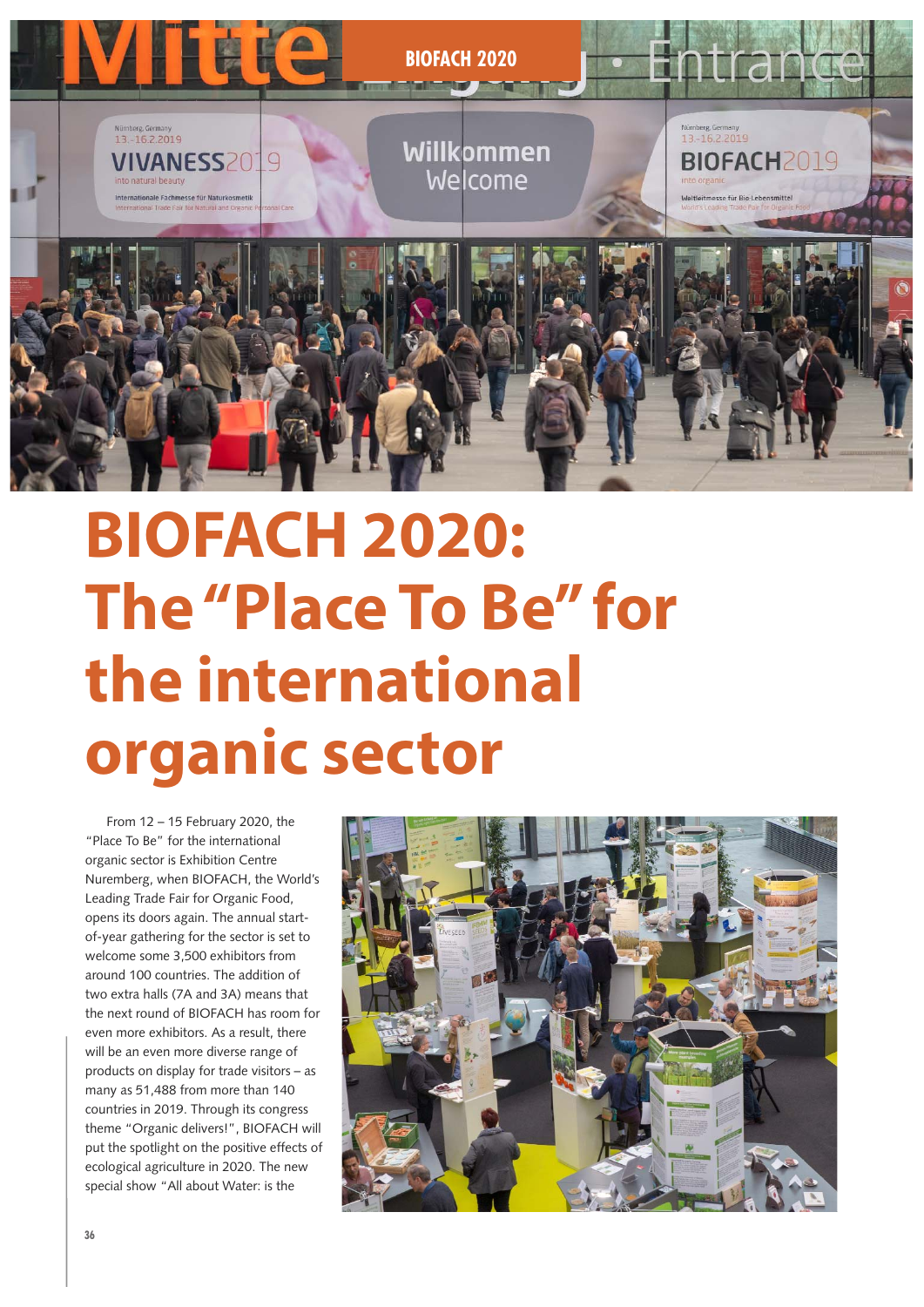

basis of all life endangered?" addresses another highly topical issue.

Planning a visit to BIOFACH – and the parallel event VIVANESS, the international trade fair for natural and organic personal care – is extremely easy thanks to our userfriendly, clearly structured websites www.biofach.com or www.vivaness.com (in German and English). Whether you are looking for information on the trade fair, supporting programme, travel, accommodation or restaurants in Nuremberg, you'll easily find what you need in just a few clicks. We've also provided some tips on sightseeing in Nuremberg and recommended after-work venues.

#### **Good reasons to visit**

Once a year, representatives of the entire international organic sector gather at BIOFACH. They come for a whole raft of reasons. They are there to enjoy personal conversations with industry players from more than 130 countries and to discover new markets. Or to discuss the trends and developments in the organic sector and enjoy a feast for all five senses at the Novelty Stand, pavilions for young innovative companies and the tasting zones at Experience the Worlds of OLIVE



OIL, WINE and VEGAN. Visitors to BIO-FACH get a look into the future of the organic sector – for example at the largest international organic congress that is a permanent feature of the fair – and seize the opportunity to help shape the sector's current and future policies.

BIOFACH is for trade visitors only. This is the only way to guarantee the calibre of the event as a leading international fair, the quality of the products on display and a successful trade fair visit.

Travelling from Germany? Be a climate-neutral traveller when you use our attractive rail packages for BIOFACH trade visitors.

In partnership with Deutsche Bahn, NürnbergMesse is once again offering attractive travel packages for trade visitors to BIOFACH. For example, visitors can book a special reduced-price ICE ticket valid within Germany to enjoy a relaxing rail trip to Nuremberg and back from just EUR 54.90 one-way second

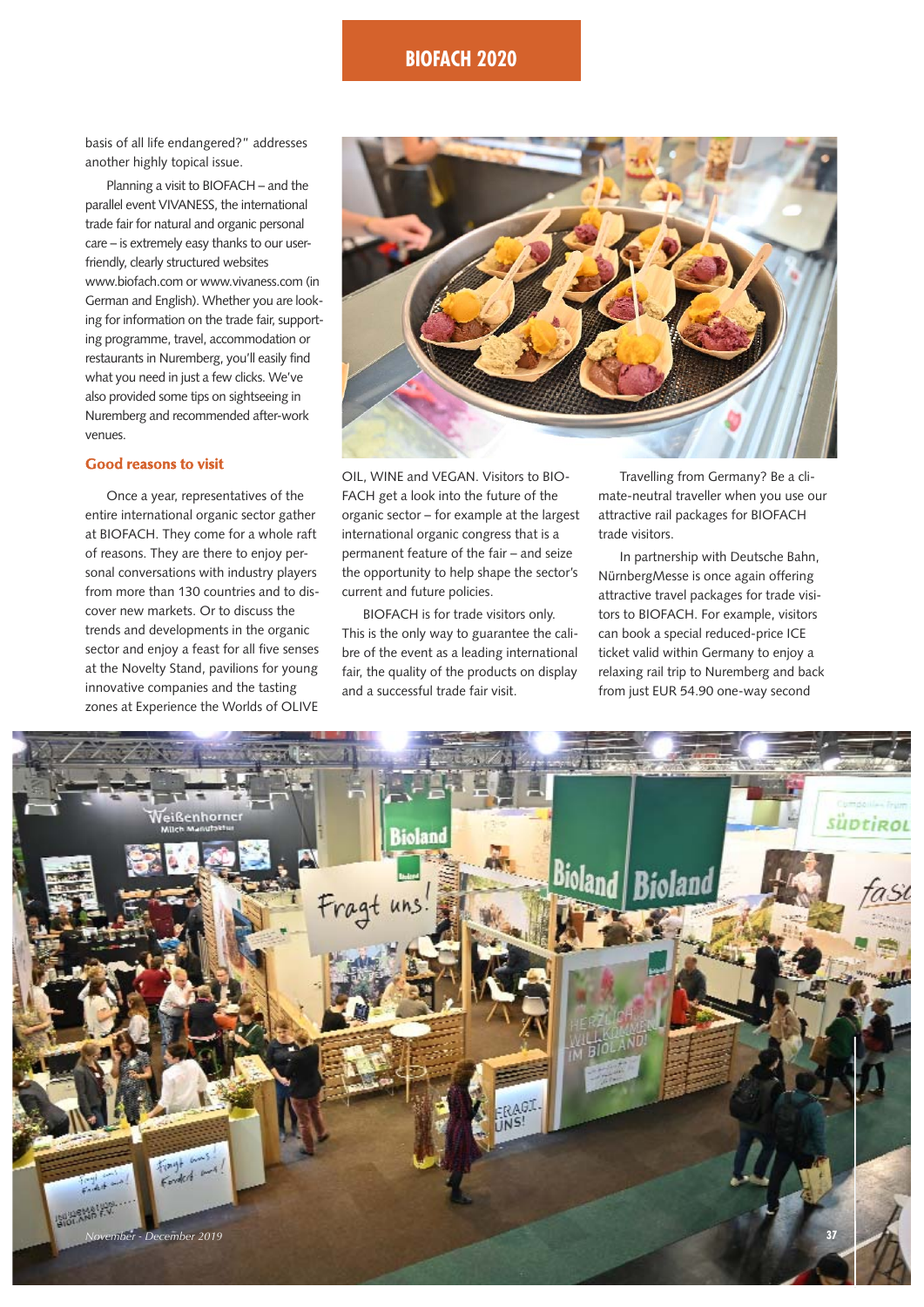class. Travelling by train means that you are also protecting the environment, because the train runs on 100% ecological electricity provided exclusively from renewable European energy sources. In 2018, customers of NürnbergMesse covered 1,672,981 km with corresponding CO2-neutral event tickets from Deutsche Bahn.By the way, the underground rail system takes just eight minutes from Nuremberg main station to the Exhibition Centre. If you need a ticket for public transport you can order this in addition via the online booking system. For more information please go to: www.biofach.de/rail International travellers: fly to Nuremberg and get to the exhibition centre quickly

The Albrecht Dürer Airport Nuremberg has already received the prestigious "Business Traveller Award" several times and is therefore regarded as one of the best airports in Germany. Seasoned flyers appreciate the fast check-in and customs clearance procedures, short distances and good connections to the inner

city and NürnbergMesse. The trip from the airport to the exhibition centre only takes around 25 minutes on public transport.

#### **Visas made easy!**

Visitors who need a visa to travel to Nuremberg can receive assistance from NürnbergMesse's international representatives and subsidiaries. For important information about applying for a visa please go to: www.biofach.de/visa-visitor

#### **Accommodation for BIOFACH**

After a full day at the trade fair it's important to have a comfortable place to stay. Whether you are looking for a 5-star hotel or a private guest room, you will find suitable accommodation for your trade fair visit on the website www.biofach.de/accommodation.

#### **Exhibitors and products at a glance!**

Have you organised your travel and accommodation? Then it's time to plan

your trade fair visit as such. Our online platform "Exhibitors and Products" on the BIOFACH website makes this a quick and easy process. This is where you will find a user-friendly list of all exhibitors, products and innovations. It couldn't be easier to find what you need using specific search terms. You can then save the most interesting search results to a wish list. The internet platform also allows you to arrange appointments directly with exhibitors at their exhibition stands.

#### **Plan your visit on mobile devices with the BIOFACH app**

It's also easy to prepare your visit to the trade fair on a mobile device using the BIOFACH app, which is available for iOS and Android and offers a number of practical features.

The app also allows you to make up a personal wish list for exhibitors, products and events, while push notifications (automated messages) inform you about any changes affecting your choices. The app also offers a dynamic floor plan